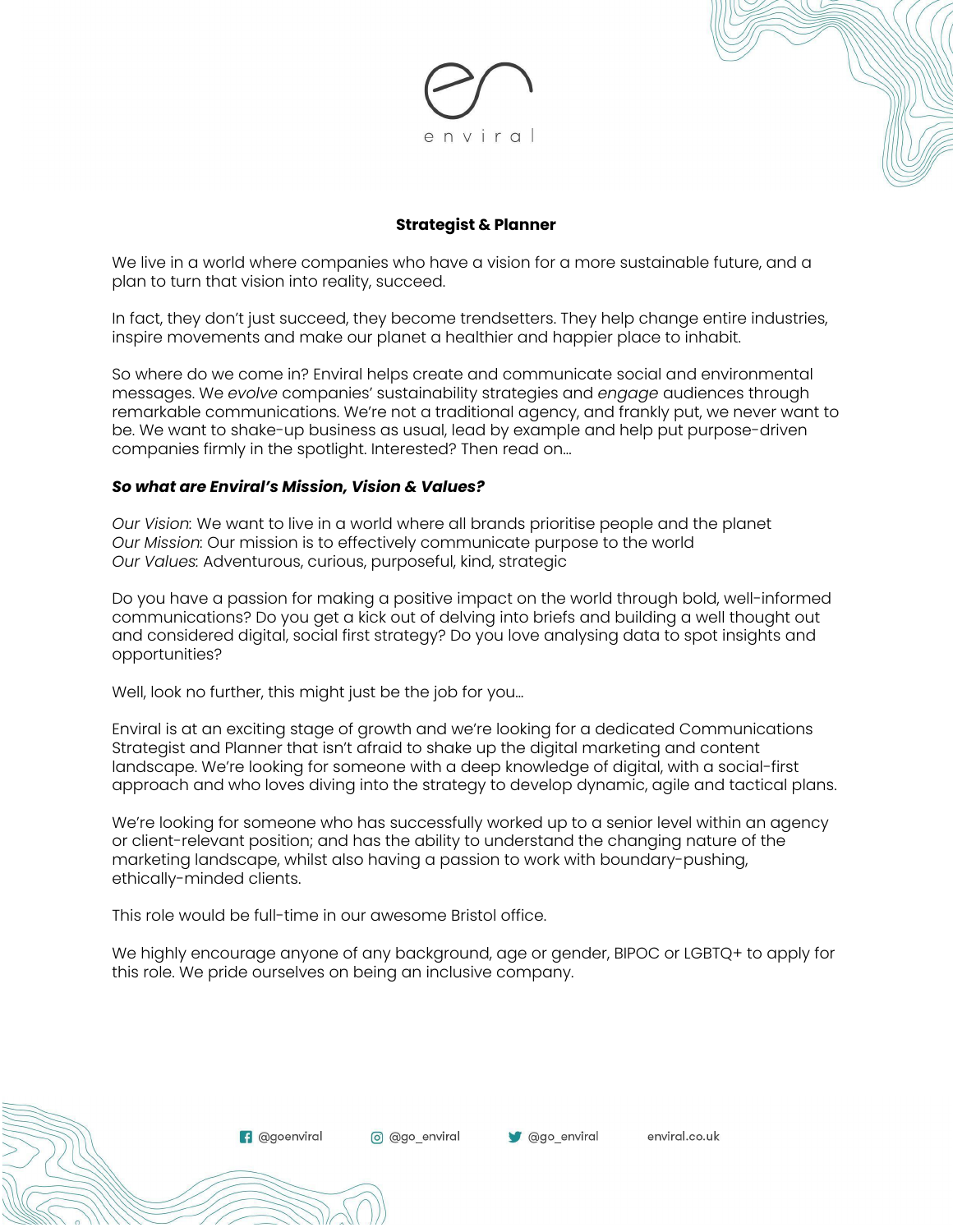#### **What the role entails:**

- Digging into, or co-creating briefs with the client to define objectives and spot opportunities. Then, turning these briefs into well-considered, clearly presented plans.
- Creating strategic communication plans with a digital focus, presenting them confidently to clients and managing them through to delivery and reporting on performance.
- Working on multiple clients & projects, with the ability to think quickly but ensuring it's bang on strategy.
- Being proactive, identifying and presenting communication ideas to clients before they even know they need them.
- Conducting competitor landscape research, developing and facilitating workshops
- Encouraging an environment of creativity, pushing the team and our awesome clients to strive to go that one step further in seeing the bigger picture of purpose.
- Creating full briefs for the creative & digital team to provide them with the key information they need to translate insights and strategy into engaging, creative communications for clients.
- Supporting colleagues with client meetings, working sessions & workshop preparations, including the creation or amendments of presentations made in the Adobe Suite (*InDesign knowledge is important, but we can upskill you in this space if it's new to you*).
- Supporting new business opportunities within the company, helping to build the digital strategy from ideation to drafting proposal documents and preparing and presenting pitches.
- Manage, mentor, challenge, and develop Enviral junior employees by demonstrating outstanding role model behaviour
- Develop a growth mindset to change the world through our clients and our own campaigns
- Working with the Project Manager and Account Director to develop purpose-driven projects, monitor the social and environmental impact & performance, and ensure excellence in delivery at all times
- Staying on top of the latest trends within the digital & sustainability comms landscape, assist the wider team in digesting, distilling and packaging this information so it's easily accessible to clients and colleagues
- Maintain a detailed awareness of relevant market trends affecting the accounts, whilst continuously being curious about how these can be implemented with client work

# **You will thrive in Enviral if you have:**

- Proven multi-channel strategic experience (Digital content, digital PR, CRM, Social)
- The ability to create, build, present & deliver strategic plans with a digital focus
- Have a great understanding of marketing and how it can all connect to make awesome communications and grow brands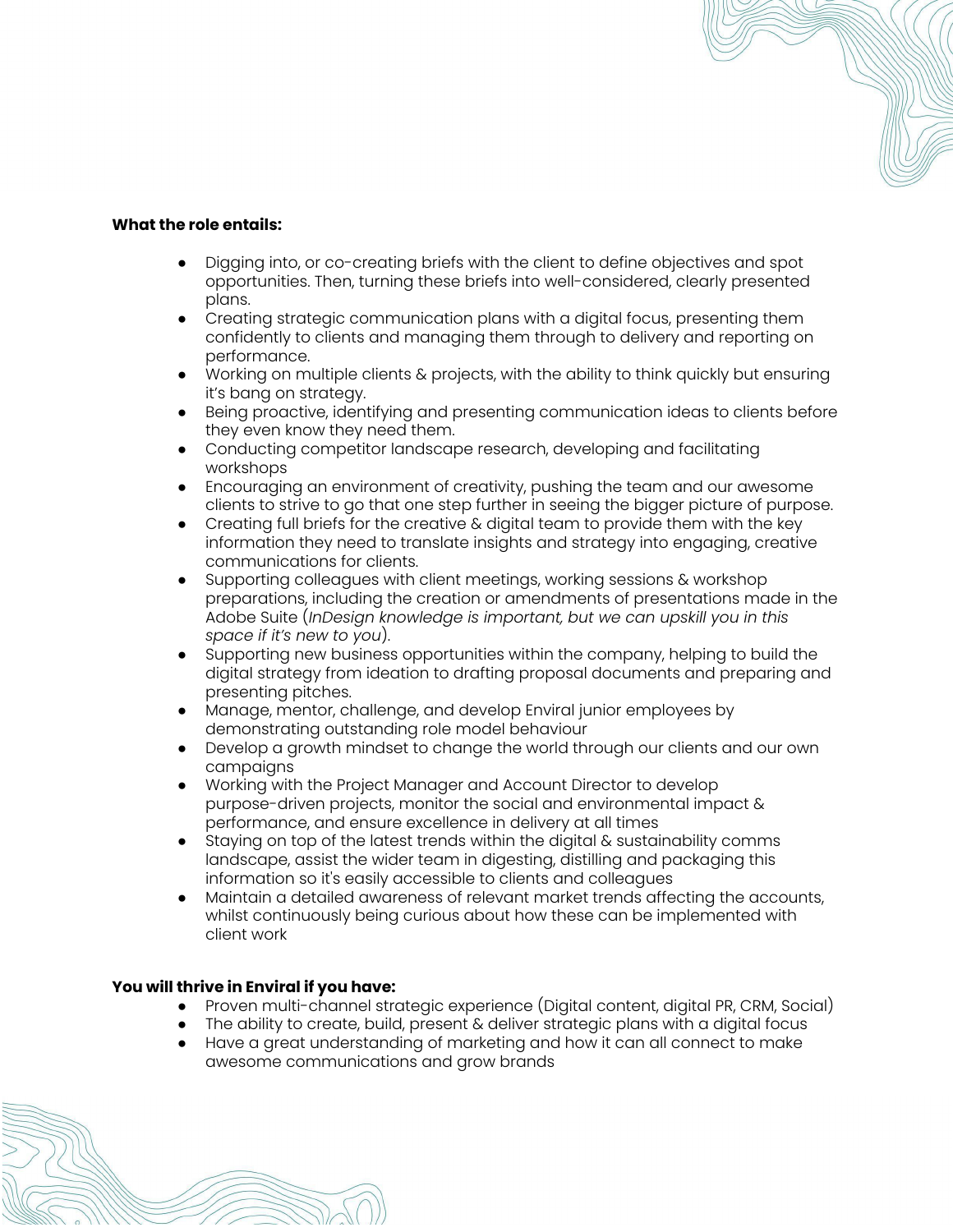- Love being in the know about digital trends and embracing new platforms, channels etc
- A passion for purpose, a positive attitude and a drive to make a difference
- A desire to be curious & adventurous on behalf of our clients
- An organised self-starter attitude with the ability to meet deadlines and handle pressure in a small, fast-paced, creative agency environment
- An eye for well-branded presentations and internal communications
- Have an always-on mentality in regards to sustainability, networking and new business on behalf of Enviral
- Have a clear passion and need to change the world
- Bring a spirit of entrepreneurialism, positive energy and inspiration to the workplace to live within our five core values: Adventurous, Curious, Strategic, Kind and Purposeful
- Be a self-starter and has the ability and desire to thrive overseeing client relationships in a fast-paced environment
- Bring a 'can-do' attitude and a willingness to roll up your sleeves to get the job done well
- Show a passion to occasionally wear different hats in our small but growing agency
- Be switched on, outgoing and happy to contribute ideas in brainstorms, meetings and our day to day company culture

# **At Enviral we're looking for someone with the skills and experience:**

- We're looking for someone with 4+ years of experience in an agency, freelance or client-side in relevant positions
- A proven track record of delivering excellent projects for consumer brands who put purpose over profit
- An understanding of how consumer brands especially DTC brands operate in the digital landscape, as well as a general commercial understanding
- Embraces the fast-paced nature of agency life and the ability to think quickly
- An ability to think strategically about marketing & sustainability challenges, whatever the brief, audience and channel
- Experience creating and managing budgets, driving profitability and efficiency
- The ability and experience to create client/senior management standard of work, new business opportunities and deliver presentations
- Excellent proficiency in G Suite products and Adobe products
- Confident communication skills, both vocal and written
- Experience in managing multiple individuals and driving them towards excellence
- Abilities to show trends on social media, culture, sustainability and business
- A natural presence to make things happen! In being kind, always

Full-time, based in our Bristol office with flexible working options

Salary - £35-£50k depending on experience